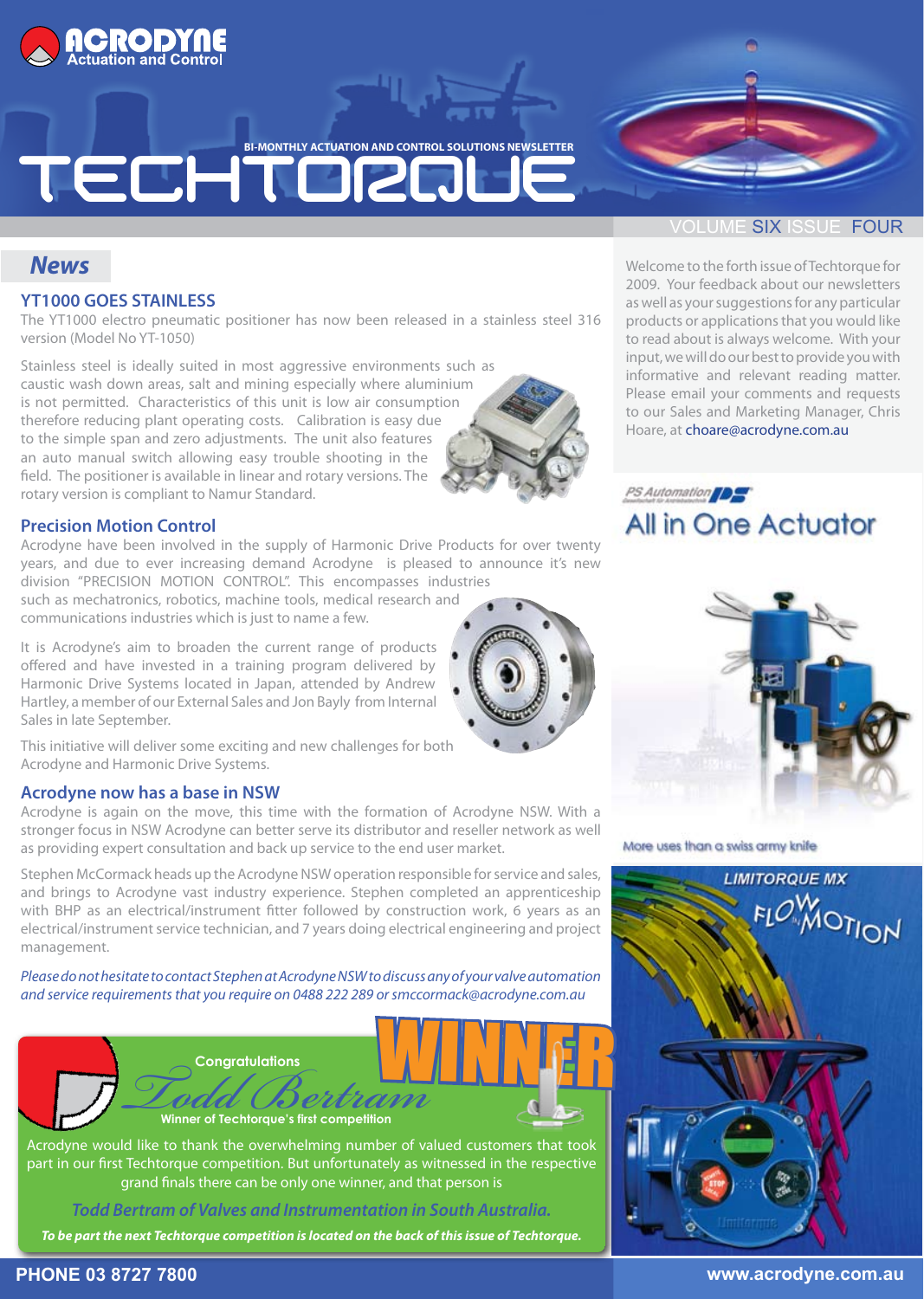# **VHAT'S IN**



Acrogears range of worm, bevel and spur gear operators representing the most advanced and feature packed gearboxes available. Acrogears are suitable for manual, motorised, modulating and buried service applications.

Acrogears worm gear actuators are also feature packed, 45, 90, 135, 180, 225, 270 degree and multi-turn arrangements are available, single, double and triple reduction spur-gear attachments, aluminium-bronze worm gear, buried service applications, splined bushing as standard, torque ranges from 310 to 540,000Nm. Other options as with the bevel gear range are also available.

We have two kinds of manual worm gear operator type, one is worm gear and the other is worm-helical gear. The latter was worm-spur gear. It has been changed helical gear, because of soft rotating among the spur gears.

#### **INSTALLATION**

#### 1) Mounting to valve

If the worm gear operator has been supplied with a hand-wheel, it is recommended that it is fitted to the gearbox before mounting on the valves. About that, be careful the P.C.D and tap size of gear box base.

#### 2) Maintenance

Under normal operating conditions no maintenance is required for the worm gear operator, but should the valve be taken out of service for overhaul, the bevel gear operator base plate may be removed and the grease changed using only recommended lubricants.

#### **OPTIONS**

Acrogears spur gear actuators for parallel input to output operation are also feature packed, suitable for Gate & globe type valves, sluice gates and any other type requiring linear motion for thrust and torque applications. Unique top entry replaceable stem nut, high tensile aluminium bronze material providing corrosion and abrasion resistance. Heavy duty roller bearings supporting both radial and axial thrust loads, gears are machine cut, heat treated and ground for optimum operation. Units are completely O- Ring sealed. Many options, such as hand wheels, chain wheels, stem covers, position dial indicators are available.

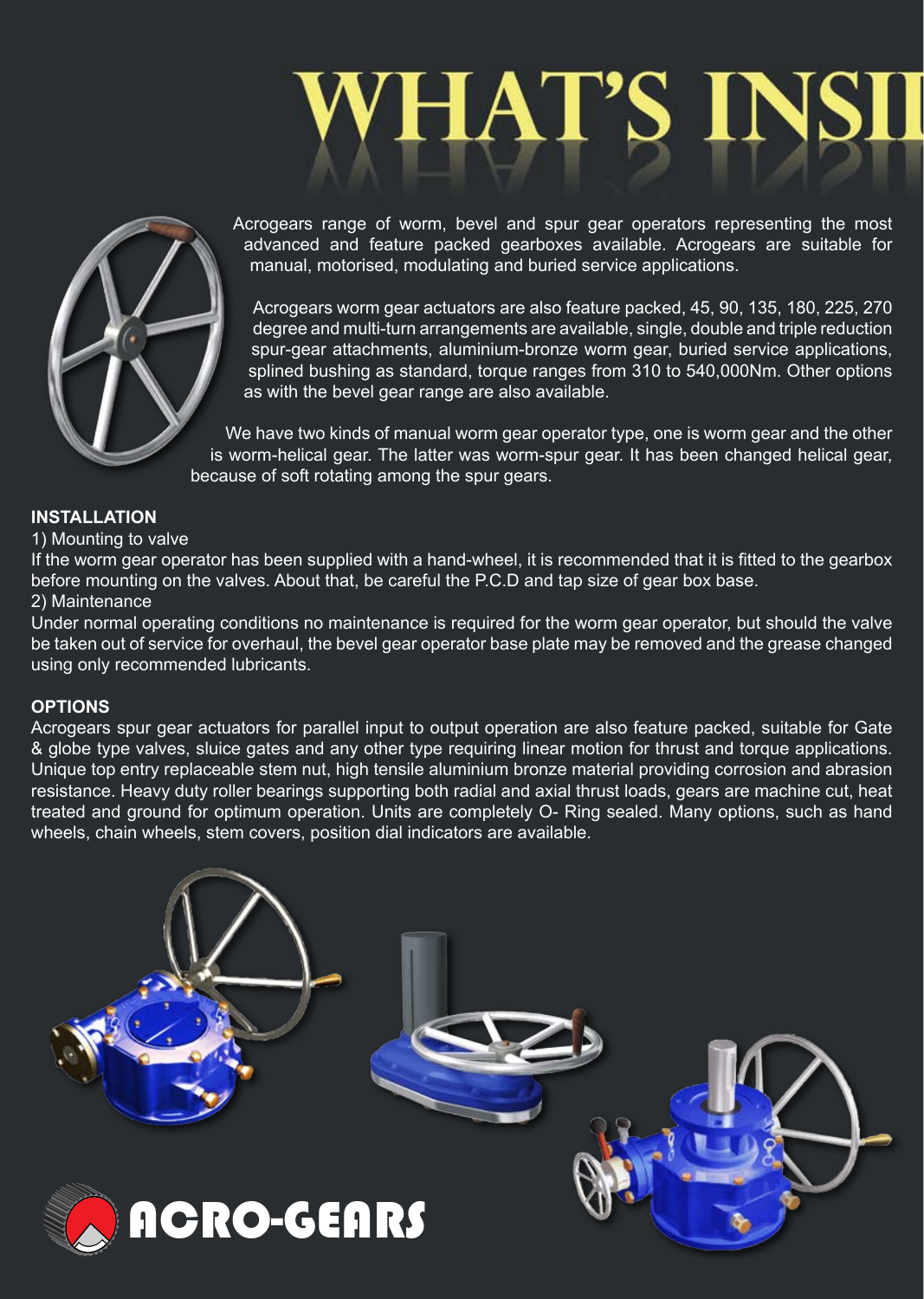## DE THE BO



### **ACRO-GEARS WORM BOX**

#### **1. Housing**

All external castings are ductile iron class 65-45- 12, tensile strength of 65,000 psi that provides high strength and excellent impact resistance.

#### **2. Housing Cover**

Legends "Close-Open-Close" are cast directly on the cover. This permits operation in either direction with position indication.

#### **3. Worm Gear**

Standard material is ductile iron grade 80-55-06, suitable for most industrial applications. Option is aluminium bronze having a tensile strength of 85,000 psi normally for motorised applications involving modulating service and is also requirement to meet he AWWA standards.

#### **4. Splined Bushing**

All units furnished with removable splined bushings to permit accurate position between the gear drive and the valve shaft.

#### **5. Thrust Washer**

The drive sleeve is furnished with hardened steel thrust washers above and below the worm gear. This minimizes frictional loses between the gear and the ductile iron castings.

#### **6. Indicator Plate**

The pointer provides positive position indication and can easily be re-positioned if required.

#### **7. Worm**

4140 heat treated steel with ground and polished worm threads. Precision cutting of the threads provides minimum backlash between the worm gear and the worm.

#### **8. Tapered Roller Bearings**

The worm is supported on the tapered roller bearings which support both axial and radial forces generated by the gearings that provides excellent load bearing capacity.

#### **9. Sealing**

The drive sleeve is supplied with a oil seal at the top and a large cross section O-ring at the bottom. This sealing method allows the units to be rated for submersible service to IP68 standards.

#### **10. Gaskets**

Each end of the worm assembly is equipped with special design material (non-asbestos), which are completely water resistant.

#### **11. External Adjustable Stops**

The stop bolts allow for position accuracy of +/- 5 deg. Each bolt also includes Buna-N sealing washers to prevent water damage.

#### **12. Range from 1360Nm to 544,000Nm**

Units are available with single, double and triple reduction spur gears.